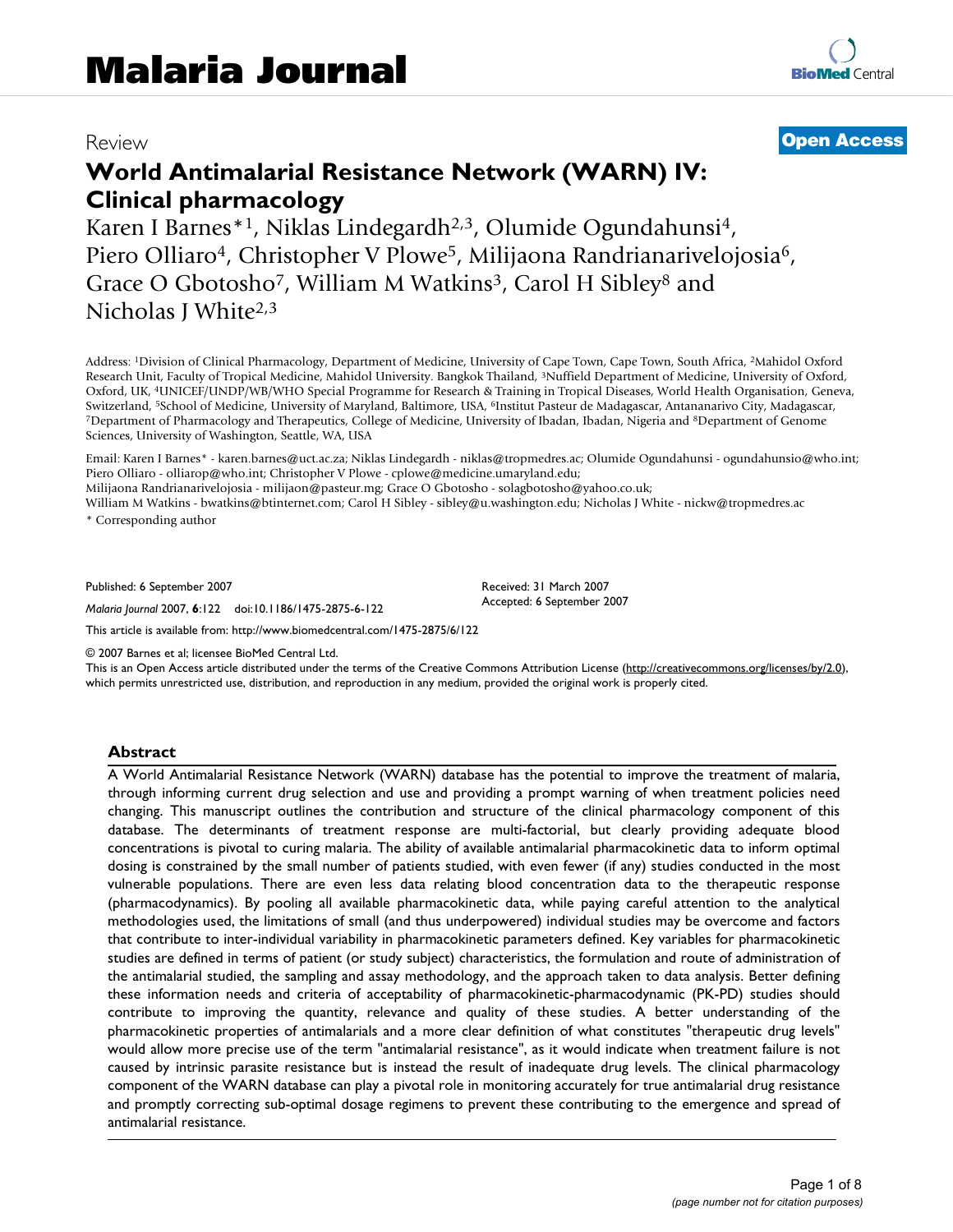## **Background**

The overall objective of the Worldwide Antimalarial Resistance Network (WARN) database is to improve the treatment of malaria, by informing drug selection and use and providing a prompt warning of when treatment policies need changing [1]. This database should include data on the clinical pharmacology of antimalarial drugs in addition to their therapeutic efficacy, and the molecular and in vitro markers of resistance. The clinical pharmacology component of the database is essential to ensure optimal dosing with currently available and newly introduced antimalarial drugs through defining the correlation between drug concentration and clinical and parasitological response. This requires three key questions to be answered: firstly, what is the profile of "therapeutic" drug concentrations that needs to be sustained to eradicate the plasmodial biomass? Secondly, are these drug concentrations over time being achieved in the majority of all target groups, including infants, pregnant women, and those with prevalent co-morbid diseases (especially HIV/AIDS, malnutrition) or are there important sub-groups being under (or over) dosed? For example inadequate drug levels have been repeatedly found in pregnant women and young children [2-8]. Despite the antimalarial drug concentrations often being approximately half of those considered therapeutic, there has not yet been any dosage regimen adjustment made to ensure that these vulnerable populations are adequately dosed. Third, if current dosing is found to be sub-optimal, can the regimen be adjusted safely to ensure therapeutic dosing?

The determinants of therapeutic response are multi-factorial. The ability of available antimalarial pharmacokinetic data to inform optimal dosing is constrained by the small number of patients studied, with even fewer (if any) studies conducted in the most vulnerable populations. The variability in biological matrix (plasma, venous whole blood, venous capillary blood), analytical methodology used and the marked inter-individual pharmacokinetic variation of some antimalarials (e.g. artemisinins) create further challenges, in particular the need for effective quality control of laboratory assays of drug concentrations in biological samples, particularly blood – the site of action of antimalarials. In the past, some attempts at standardization were made without much success. Now that a global database on the clinical pharmacology of antimalarials is being planned, it is the appropriate time to consolidate effort in this field. Individual pharmacokinetic studies are almost invariably underpowered in characterising the factors that influence antimalarial pharmacokinetic parameters. By pooling all available pharmacokinetic data, while paying careful attention to the methodology used, the limitation of small (and thus underpowered) individual studies may be overcome and the factors that contribute to inter-individual variability in

pharmacokinetic parameters defined. Similarly if there were important drug-concentration related toxicities, which could well have been missed due to the paucity of the available data, these could be best recognized through this database.

A better understanding of the pharmacokinetic properties of antimalarials and a more clear definition of therapeutic drug levels would allow more appropriate use of the term "antimalarial resistance", as it would indicate when treatment failure is not caused by parasite resistance but is the result of inadequate drug levels, through sub-optimal dosing, poor adherence, poor quality of the antimalarial, poor absorption or poor metabolism to the active metabolite (for example with amodiaquine [9,10]). The clinical pharmacology component of the WARN plays a pivotal role in accurately monitoring for true antimalarial drug resistance and promptly correcting sub-optimal dosage regimens to prevent these contributing to the spread of antimalarial resistance.

## **Objectives**

The main objective of the clinical pharmacology component of this database is to ensure rational use and optimal dosing regimens in all target groups for currently available and newly introduced antimalarial drugs. Achieving this objective requires an understanding of the pharmacokinetic profile of each important component antimalarial (including active metabolites) in each target group, including infants, pregnant women, those with co-morbid disease (especially HIV/AIDS, tuberculosis and malnutrition). However, merely describing pharmacokinetic parameters in each target population would not be enough to optimize dosage regimens, as this requires a clear definition of "therapeutic drug levels", i.e. the pharmacokinetic parameters required to achieve an adequate clinical and parasitological response (ACPR), specifically in non-immune patients. The efficient analysis of the global database will facilitate prompt recognition of:

1. target populations in whom a substantial proportion fail to achieve therapeutic drug concentrations

2. target populations in which pharmacokinetic data on key antimalarials are lacking or are inadequate

3. when or where the recommended dose results in a substantial number of treatment failures, despite achieving drug concentrations that were previously defined as "therapeutic", and whether this problem can be safely addressed by increasing the dose, or whether a change in policy is required.

4. Geographic variations which might have genetic or environmental origins.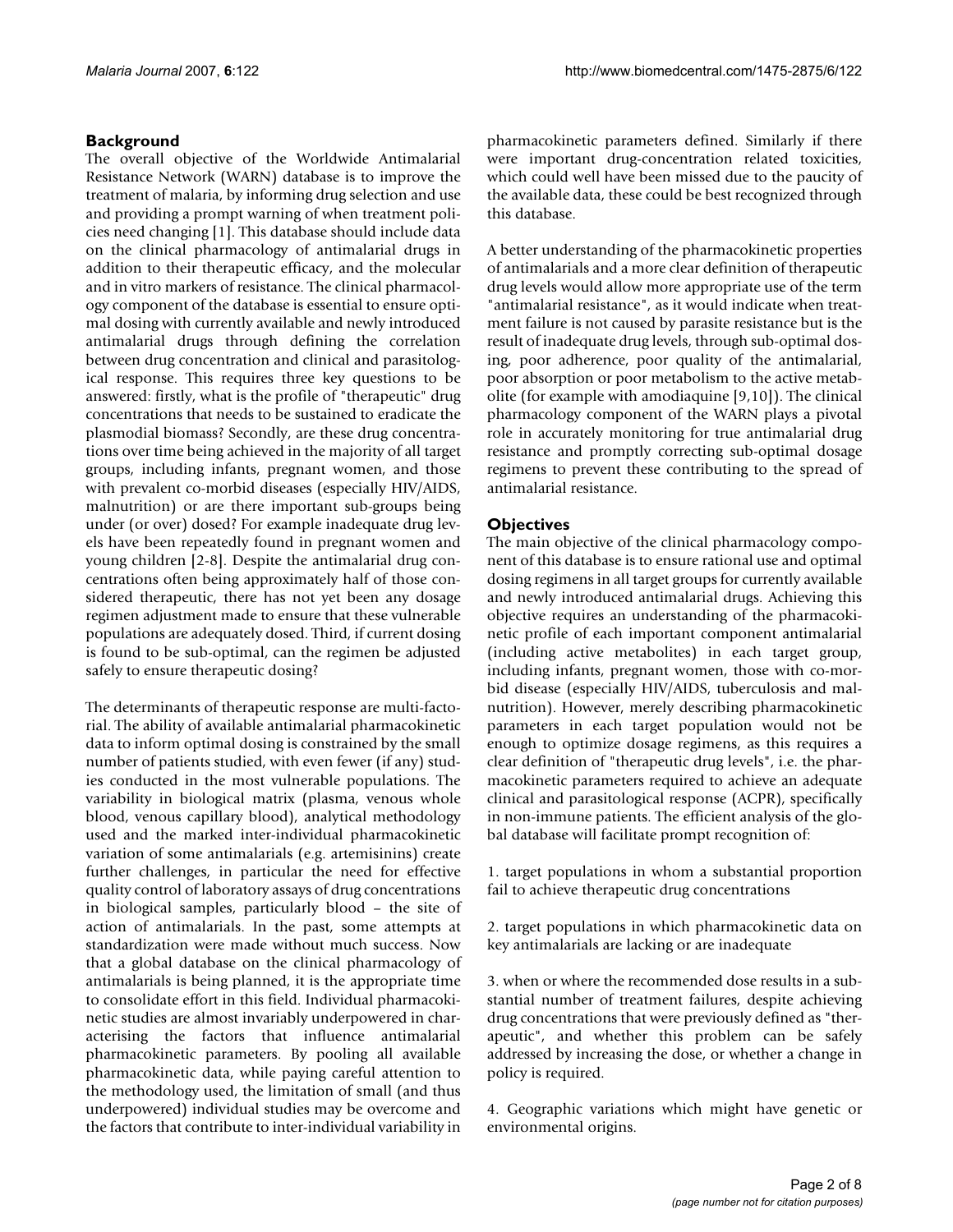In addition to the potential of the database to support optimization of dosage regimens, it creates the opportunity to simplify regimens based on age or weight/height, and even to explore the potential of using pharmacokinetic measures to assess adherence. Importantly, by better defining these information needs and criteria of acceptability of pharmacokinetic-pharmacodynamic studies, the database should contribute to improving the quantity, relevance and quality of subsequent studies.

## **Challenges**

## *Access to unpublished data*

There are considerable obstacles that need to be overcome to achieve the ambitious objectives of the clinical pharmacology component of the WARN database. These include the paucity of published pharmacokinetic studies. These have generally been small detailed studies conducted in too few patients to inform rational optimal dosing regimens. Some pharmacokinetic data (particularly the studies conducted during drug development) are not in the public domain. These data are held by the manufacturer, both commercial pharmaceutical companies and increasingly by non-governmental organizations and Public-Private Partnerships, such as the Medicines for Malaria Venture (MMV) and the Drugs for Neglected Diseases Initiative (DNDi). It is in the interest of public health that such data, and other unpublished pharmacokinetic data, is rapidly included in the WARN Clinical Pharmacology Database where it may be freely accessed. This requires that obstacles to such groups contributing their data to the database are identified, and true partnership between stakeholders established to resolve how these obstacles can be overcome. Given the limited PK data currently available, it is considered advantageous that all available pharmacokinetic data, despite their limitations, be included in the WARN Clinical Pharmacology Database and that the subsequent analysis be used to determine which results are consistent, both in terms of pharmacokinetic parameters and factors that influence these.

#### *Neglected populations*

Most pharmacokinetic studies are conducted in healthy volunteers and adult patients, with the most vulnerable populations (infants, pregnant women, those with HIV/ AIDS co-morbidity, malnourished patients) systematically excluded from these studies. Researchers and funders need to be encouraged to address these gaps urgently, given the substantial impact that under-dosing of these vulnerable groups would have on malaria morbidity and mortality and on the selection and spread of antimalarial resistance. Similarly, standard dosage regimens may be associated with toxic drug levels being achieved in other vulnerable populations.

#### *Quality assurance and quality control*

The main limitation in pooling individual patient data is the variability in assay and analysis methodology between pharmacokinetic studies. Another limitation is if different biological matrices are used for different studies. There are not always straightforward concentration relationships between different matrices. This complicates the comparison of results from different laboratories and studies, and may invalidate pooling of data and meta-analysis of results. It may be impossible to know whether the pharmacokinetic properties in study populations actually differ or whether apparent differences merely reflect variability in the accuracy of the methods used. This can be addressed through method standardization or preferably, for more stable antimalarials, by the establishment of a quality assurance process where blinded samples are sent to all participating laboratories and the results of their assays compared with the drug concentrations measured by the reference laboratories. This would be essential even for laboratories that have ISO accreditation or Good Laboratory Practice certification. Similar Quality Control schemes operate in other disciplines such as haematology, biochemistry, and immunology. Global participation in this scheme would be facilitated by availability of a field guide (Standard Operating Procedures) for sample collection and storage, core protocols for pharmacokinetic (pharmacodynamic studies), a pharmacopoeia of validated antimalarial drug assays (including regression models), and regional repositories able to supply laboratories with reference pure antimalarial compounds, their metabolites and appropriate internal standards, and analytical grade reagents (Appendix 1). It is important to standardize not only the actual assay methodology but also the standard/calibration curve relationship (i.e. regression model) for quantification of unknown samples (see Figure 1). Similarly, guidelines are needed on the statistical methods recommended for the analysis of pharmacokinetic data and capacity building of statisticians in malaria endemic countries, particularly for the complex and time consuming population pharmacokinetic analyses. Future comparisons of pharmacokinetic studies would be facilitated by defining the minimum requirements for publishing antimalarial pharmacokinetic studies.

The assay methodology is a key determinant of the accuracy of the results. In most cases Mass Spectrometric and High Performance Liquid Chromatographic assays are more likely to give reliable results than the Bioassay or simple chemical or chromatographic methods, although early Mass Spectrometric assays may have been compromised by ion suppression [11]. Validity can be further assessed by considering the reported recovery, coefficients of variation (for quality control samples), back-calculated concentrations for calibration standards, regression model, stability, lower limits of quantification, sample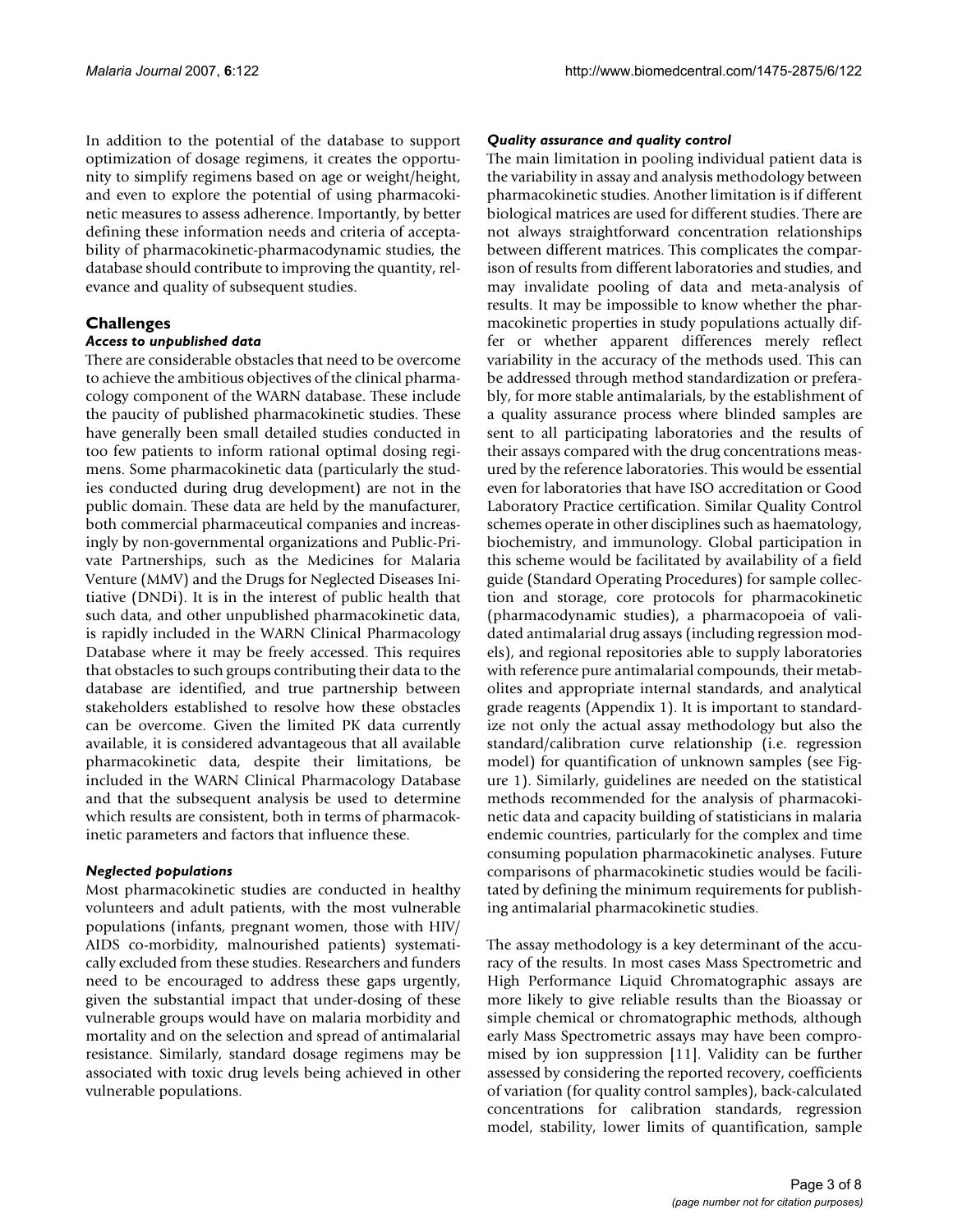- Field guide for pharmacokinetic sample collection and storage
- Core protocols for pharmacokinetic studies
- Pharmacopoeia of validated antimalarial drug assays
- Regional repositories able to supply laboratories with reference pure antimalarial compounds, their metabolites and appropriate internal standards, and analytical grade reagents.
- Designated reference analytical laboratories to ensure quality control in pharmacokinetic assays (including sending blinded samples to regional laboratories regularly) and to assay samples from study sites without access to reliable analytical laboratories.
- Guidelines on the statistical methods recommended for pharmacokinetic analyses
- Minimum reporting recommendations for publishing antimalarial pharmacokinetic studies

#### **Figure 1** Parameters for modeling calibration curves.

handling, volume of sample, biological matrix, anticoagulant, duplicate assay, inter- and intra-assay variability, and data handling. These factors could be used to rate the quality of the pharmacokinetic data on a scale of 0 (poor) to 3 (excellent), rather than including each individual variable in the database. This could be done through the development of an algorithm for rating validity for each assay. Alternatively, a statistical approach to pooled data can be taken to determine whether the laboratory identity is an independent predictor of pharmacokinetic parameters, once other known PK determinants are adjusted for.

#### *Structure and content of the WARN Clinical Pharmacology Database*

The WARN Clinical Pharmacology Database will have two components: one summarizing all available pharmacokinetic (pharmacodynamic) data and the second containing individual patient data on the pharmacokinetics (and where available pharmacodynamics) of antimalarial drugs. The available summary pharmacokinetic data will be collated into an open access database as rapidly as possible, to inform the finalising of the structure of the individual-patient database and identify gaps in the data (e.g. vulnerable target populations for whom no pharmacokinetic data are currently available).

The most valuable, longer term contribution of the Clinical Pharmacology component of a global antimalarial drug resistance database is likely to be individual patient data, as this should overcome the problem of small underpowered individual pharmacokinetic studies and ultimately is essential for making progress toward defining *in*

*vivo* therapeutic ranges and modelling resistance, both of which are needed to optimize useful therapeutic life of the few available antimalarial drugs. Linking individual patient pharmacokinetic data with the demographics of those studied will allow us to define the determinants of these pharmacokinetic parameters.

The database needs to include study patient characteristics, methodology for determining the pharmacokinetics of each antimalarial, and where available, antimalarial treatment response (pharmacodynamics). The primary and secondary variables in the database are summarized in Tables 1 and 2.

## **Patient characteristics**

A thorough understanding of what factors influence antimalarial drug exposure would be facilitated by the inclusion of all pharmacokinetic studies in the database. The effect of disease would be assessed by comparison of pharmacokinetics in normal healthy volunteers with malaria patients. The effect of disease severity would be explored by comparing parasitaemic patients with asymptomatic, uncomplicated, moderately severe and severe malaria – with careful definition of these classifications. The pharmacokinetics of antimalarials administered as intermittent preventive therapy to pregnant women, infants and children, needs to be determined specifically as they may differ substantially both from those in normal healthy volunteers and in non-pregnant adult patients with malaria. As vast quantities of antimalarials, particularly chloroquine, are administered to patients infected with non-falciparum malaria parasites, particularly *Plasmodium vivax*, pharmacokinetic studies in these populations are essential for optimizing antimalarial drug use.

Given marked variability in the quality of antimalarials available [12], it is essential to specify the details regarding the antimalarial drug used in each pharmacokinetic study including manufacturer, source, expiry date (and ideally batch number and reference method used to ensure tablet content). It would be desirable also to include testing of the actual content of antimalarial drug in several tablets (or ampoules etc.) with standardized methodology. Similarly the exact method of drug administration needs to be documented, noting which of the doses were supervised, how tablets were administered to young children (as these are often crushed in sugar solution, jam or banana which may alter bioavailability) and, if relevant (e.g. lumefantrine), the quantity of fat administered together with the antimalarial dose. The route and time(s) of administration and actual dose administered, including when doses are repeated following vomiting, need to be specified. Patients in pharmacokinetic studies who require repeated dosing (usually following vomiting) should continue to have drug concentrations measured throughout the fol-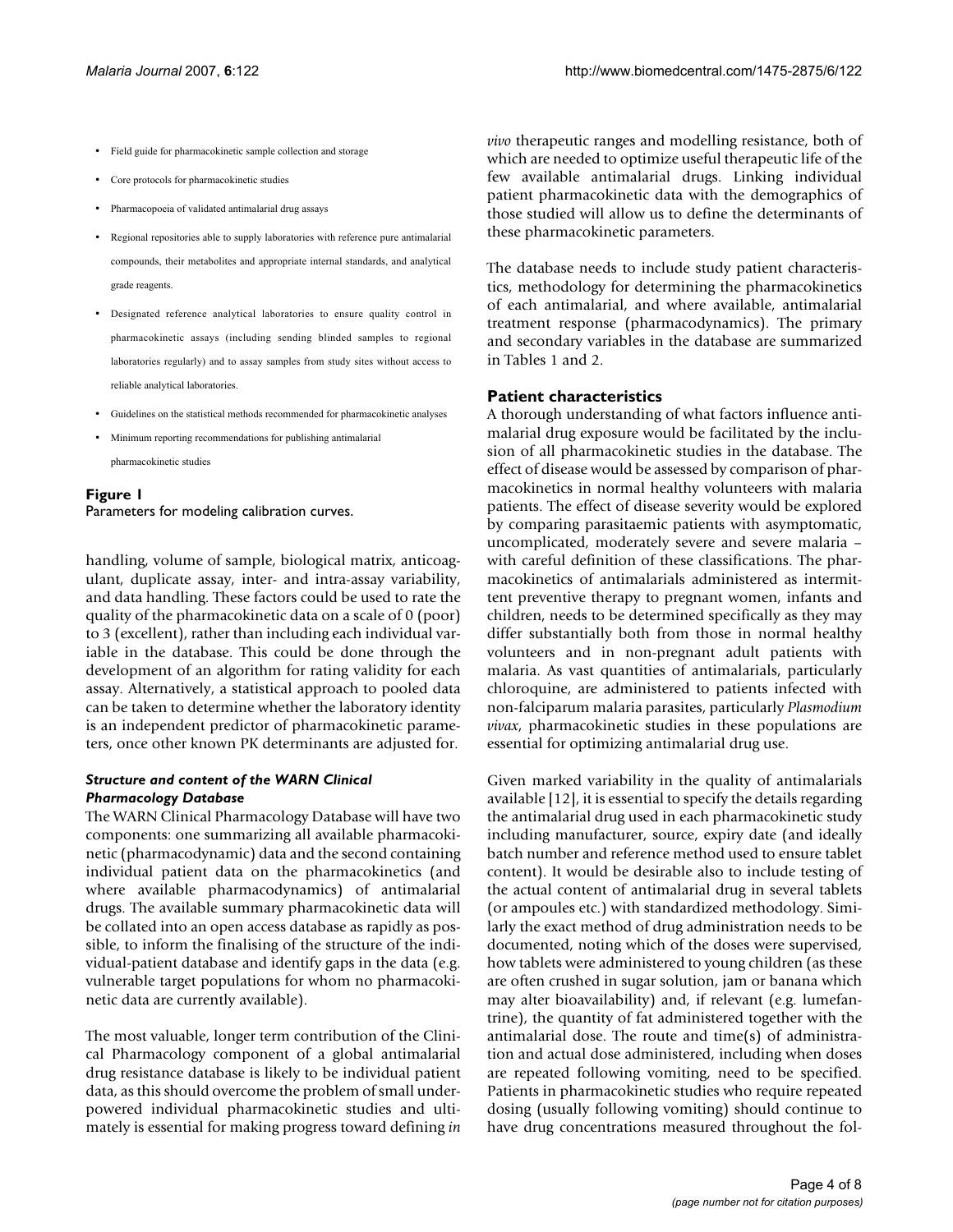| <b>Patient characteristics</b> | Antimalarial            | Methodology                                                                                                    | <b>Pharmacokinetic parameters</b>           |
|--------------------------------|-------------------------|----------------------------------------------------------------------------------------------------------------|---------------------------------------------|
| Malaria status [1]             | Generic name            | Sampling times (to include sampling on day of<br>recurrence of parasitemia)                                    | Day 7 concentration (median, IQR,<br>range) |
| Age                            | Dose (total)            | Sample Matrix (e.g. Venous blood, capillary blood, filter<br>paper spot, breast milk, placenta, urine, saliva) | AUC (median, IQR, range)                    |
| Weight                         | Manufacturer            | Assay method                                                                                                   | Pharmacokinetic model                       |
| Gender                         | Route of administration | Assay Validity [3]                                                                                             |                                             |
| Sample size                    |                         | Sample volume                                                                                                  |                                             |
| Special Risk Group [2]         |                         | Sample storage (temperature and duration)                                                                      |                                             |

|  |  | Table 1: Primary parameters to be included in WARN Pharmacokinetic Database |  |  |  |  |  |  |  |
|--|--|-----------------------------------------------------------------------------|--|--|--|--|--|--|--|
|--|--|-----------------------------------------------------------------------------|--|--|--|--|--|--|--|

Footnotes to Table 1

**Malaria status**: Healthy volunteer; Asymptomatic Pf malaria; Intermittent preventive treatment (IPT); Uncomplicated Pf malaria; Moderately severe malaria; Uncomplicated hyperparasitaemia; Severe malaria; Uncomplicated P. vivax malaria; Prophylaxis; Other non-malaria disease. 2. **Special Risk Group**: Pregnancy (trimester); Infants; Pre-school; Co-morbid disease (HIV/AIDS; Tuberculosis; malnourished; obese). 3. **Assay Validity**: Retrospective data: Validity rating; Prospective data: pre-defined QC requirements

low up period, provided the time and dose of repeated administration is recorded accurately. Current policies to exclude these patients from further studies preclude evidence-based guidelines for the management of these patients, even though vomiting is commonly reported among children with malaria. The weight of the patient is required to specify the mg per kg dose administered, and can identify those patients that are likely to be malnourished or obese; this assessment can be made more accurate by inclusion of height in the database as this would allow for the calculation of Body Mass Indices (BMIs).

Age and weight influence pharmacokinetics, so characterization of these effects is necessary for the development of simplified yet effective dosage regimens by age category. In areas of moderate and high intensity malaria transmission, age is an important surrogate indicator of the probability of acquired partial immunity, which needs to be included when assessing the pharmacokinetic-pharmacodynamic relationship. Similarly, pregnancy status (and trimester) needs to be included as immunity is reduced during pregnancy, and physiological changes during pregnancy are likely to alter the pharmacokinetics of most antimalarials. A recent history of vomiting or diarrhoea prior to oral treatment may be associated with lower bioavailability [13]. Recording of co-morbid diseases, particularly HIV/AIDS and malnutrition, would identify whether any alteration in treatment dosage or policy is indicated for patients with these conditions.

Pharmacokinetic studies with commonly used concomitant medication (particularly antiretroviral treatments, anti-emetics, antihistamines) will identify clinically significant drug interactions, while administration of, for example, antipyretics or antibiotics with antimalarial activity needs to be documented for reliable interpretation of the therapeutic response. Variations in antimalarial pharmacokinetics by region or ethnic group might point to potential pharmacogenetic differences in drug metabolism indicating when pharmacogenomic studies would be useful. Useful supporting laboratory data include measures of haematocrit, bilirubin, creatinine and albumin.

**Table 2: Secondary parameters to be included in WARN Pharmacokinetic Database, if available.**

| <b>Patient characteristics</b>                                                                                                 | <b>Antimalarial</b>                    | Methodology                     | <b>Pharmacokinetic parameters</b>                                                                                                   |
|--------------------------------------------------------------------------------------------------------------------------------|----------------------------------------|---------------------------------|-------------------------------------------------------------------------------------------------------------------------------------|
| Height                                                                                                                         | Directly Observed Therapy<br>(DOT) [1] | Method for separating free drug | Primary parameters: Absorption rate<br>constant (Ka); Elimination Rate constant<br>(Ke), Volume of distribution; Clearance<br>rate. |
| Vomiting                                                                                                                       | Batch number & Expiry Date             | Sample handling                 | Secondary parameters: Cmax, tmax,<br>elimination half-life:                                                                         |
| Diarrhoea                                                                                                                      | Method of Administration [2]           |                                 | Total vs free drug                                                                                                                  |
| Baseline parasite density<br>Haematocrit, Bilirubin, Creatinine,<br>Albumin (alphal glycoprotein,<br>lipoprotein)<br>Ethnicity | Co-administration [3]                  |                                 | <b>Metabolites</b>                                                                                                                  |

Footnotes to Table 2

**DOT**: All doses supervised; First dose supervised; Unsupervised.

2. **Administration**: Whole tablets; Divided tablets; Crushed tablets.

3. **Co-administration**: Water; Fat content; Sugar water; Concomitant medication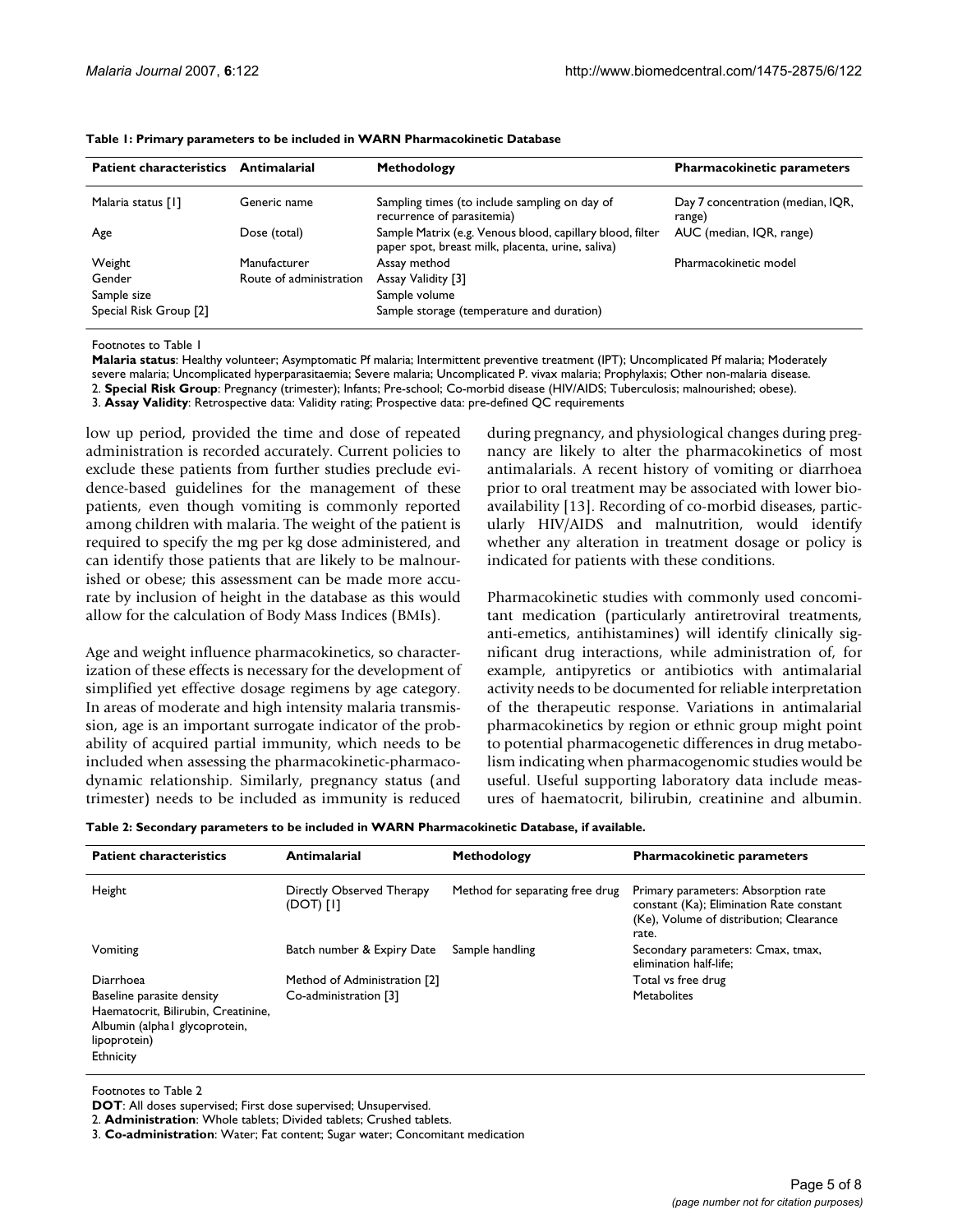Other proteins such as the main binding protein for basic drugs alpha acid glycoprotein are relevant for quinine and chloroquine, while artemisinins also bind to lipoproteins [14-16].

## **Measuring drug concentrations over time**

The selection of sample matrix (e.g. venous blood, capillary blood, plasma, breast milk, placenta, urine) will depend on the drug and the study context and objectives. Capillary blood of fixed volume collected into calibrated capillary tubes and dried on to filter paper is the most feasible sample for use in field studies, and such assays have been validated for chloroquine, quinine, halofantrine, piperaquine, amodiaquine, sulphadoxine/pyrimethamine, atovaquone, mefloquine and proguanil [7,17-23]. The accuracy of these assays depends on the filter paper used (and its pre-treatment, when needed) and relies on careful training to ensure, for example, an accurate volume of sample, avoiding diluting the sample with interstitial tissue fluids by excessive squeezing of the patient's finger, and preventing contamination by touching the filter paper after touching the study drug. A simple field guide providing simple SOPs is needed to optimize sample collection and storage. Where protein binding is substantial, it is ideal to measure both total and free drug, although this is not possible for whole blood spots dried onto filter paper. Furthermore, the concentration of free drug for drugs with substantial protein binding (i.e. >99%) is very low and will thus in many cases be limited by assay sensitivity. There are currently no validated assays for capillary blood spots on filter paper for pyronaridine, lumefantrine or the artemisinin derivatives.

The selection of sampling times depends on the pharmacokinetic properties, particularly the elimination half-life, of each antimalarial drug, the context of the study and the therapeutic objective of treatment. Although time to reach therapeutic concentrations is of critical importance in treating severe malaria, for the treatment of uncomplicated malaria, an adequate clinical and parasitological response requires the persistence of levels that exceed the minimum inhibitory concentration (a concentration resulting in a parasite multiplication rate of <1/cycle) for at least four 48-hour asexual blood cycles in non-immune patients. The day 7 drug concentration has been shown to be the most important single concentration, in terms of correlation with the area under the concentration time curve and or association with treatment response, for lumefantrine, piperaquine, quinine, mefloquine and sulphadoxine-pyrimethamine [7,17,[24-](#page-7-0)27]. As day 7 is a routine visit in therapeutic efficacy studies [28], measuring drug concentrations at least at this time point is recommended for all medium- to long acting drugs (i.e. drugs with half-lives greater than 12 hrs). This requires drug assays that are sensitive enough to quantify antimalarial drug levels accurately at least until this time point. Treatments with shorter elimination half-lives require more frequent earlier sampling. Further pharmacokinetic studies are needed to define optimal sampling times for the treatment of *P. vivax* (and other non-falciparum species).

The respective roles of conventional and population pharmacokinetic approaches need to be considered when selecting timing of sample collection. Intensive sampling is needed initially for each antimalarial and in each important target population. Subsequently, population pharmacokinetics can be used to minimize the number of times blood needs to be collected from an individual patient, thereby allowing more patients to be included in the study. Population pharmacokinetic analysis is complex and time consuming, taking between six and 12 months per drug. Extensive capacity building (particularly training in statistical modelling) is needed for population pharmacokinetic modelling to be more widely used, particularly in malaria endemic countries. Occasionally, the population pharmacokinetic approach will not succeed in modelling the pharmacokinetics of a particular antimalarial. Standardization in reporting will also be needed. Given the skew distribution of most pharmacokinetic parameters, these should preferably be reported as medians, inter-quartile ranges and ranges. Although summary measures are most often reported, the extremes of the range are more important in exploring the pharmacokinetic determinants of treatment failure and toxicity. This creates need for accurate characterization of the variability in of pharmacokinetic parameters.

## **Pharmacokinetic-pharmacodynamic relationships**

Defining *in vivo* therapeutic levels requires analysing associations between drug levels and the risk of recurrent parasitaemia, recrudescence and re-infection [29]. For those antimalarials where the parasite mutations associated with resistance have been defined, this analysis should be stratified by genotype [30]. It is useful to determine the drug level at the time of failure, even when this was not a routine pharmacokinetic sampling time, although clinical signs and symptoms at this time need to be recorded as illness itself may affect pharmacokinetic parameters, such as the volume of distribution. Comparison of the pharmacokinetic parameters at the time of late clinical and late parasitological failure can be used to measure this effect. Population pharmacokinetics may be helpful to predict what the antimalarial drug level was likely to have been when parasitaemia became patent.

The association between drug exposure and the rate of reduction in parasite density (Parasite reduction ratios (PRRs), Parasite Clearance Times (PCTs), Time to clear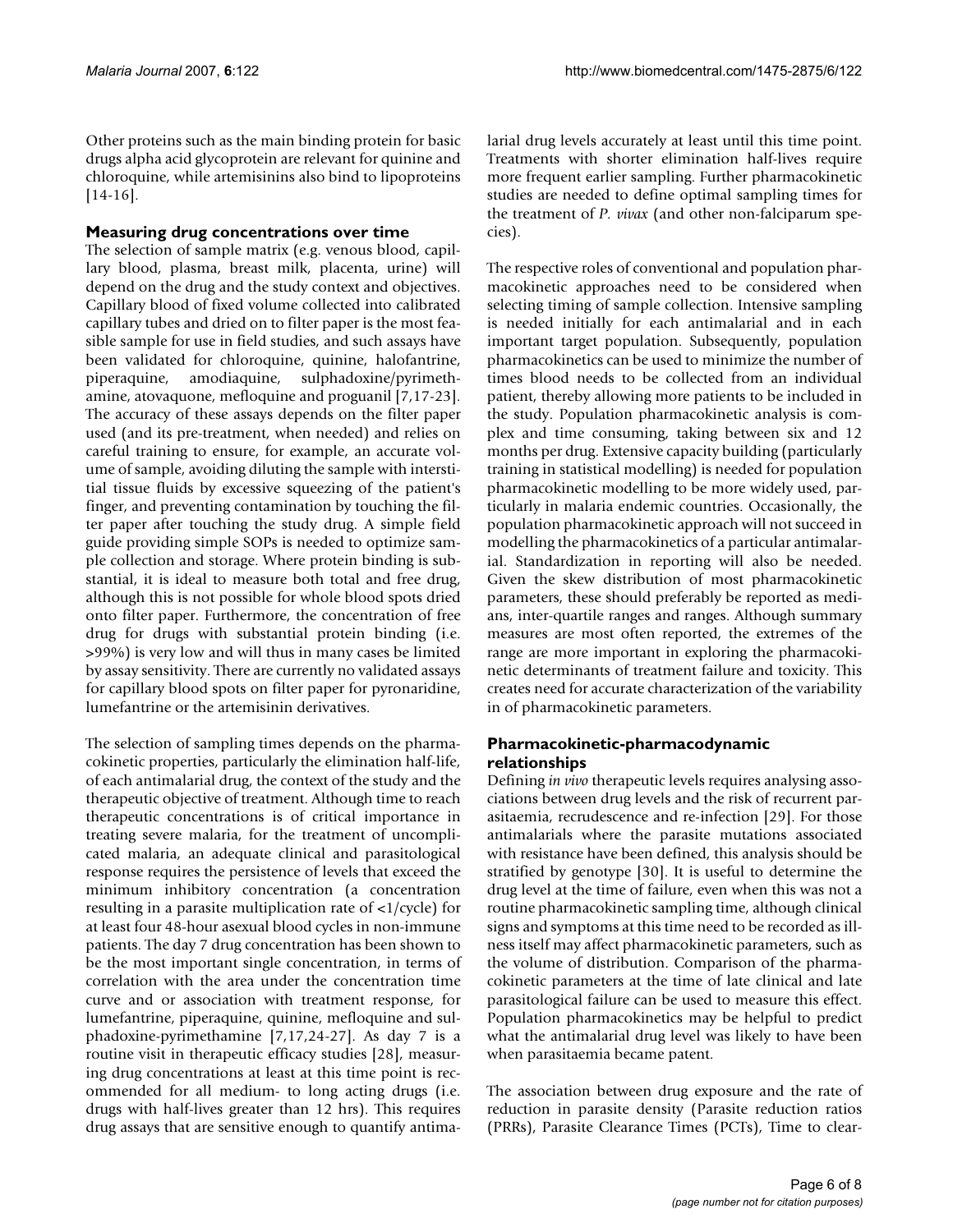ance of 50% and 90% of parasites (PC50, PC90) are expected to be the earliest measures for detecting sub-optimal exposure to artemisinins and decreasing artemisinin efficacy as these drugs uniquely affect ring stage clearance. Monitoring the association between drug levels and posttreatment fever is useful both as a determinant of some pharmacokinetic parameters and as a secondary efficacy endpoint; however, the use of antipyretics complicate the interpretation of this association.

To define the upper limit of the therapeutic range, all adverse events need to be recorded and related to drug exposure. Particular attention should be paid to gastrointestinal disturbances following oral treatment as this could reduce drug bioavailability. Recording of time to vomiting and the effect of this on drug levels, including when dosing is repeated following vomiting, is essential to inform how patients who vomit after oral treatment should be managed.

Lastly, a better understanding of how the pharmacokinetic profiles of various artemisinin-based combinations influence gametocyte carriage and the selection of resistant re-infections, would help to predict the therapeutic life of an antimalarial. This could help inform the selection of treatment policies, and help drug developers prioritize development of new antimalarials that have the best chance of remaining effective for longest.

#### **Conclusion**

The public health benefits of recent dramatic increases in spending on antimalarials create a particular urgency for ensuring that patients with malaria receive the best treatment in the correct dose. The investment in a global clinical pharmacology database would create a valuable resource that would make a substantial contribution to improving the treatment of malaria, which is currently compromised by increasing antimalarial resistance and the lack of pharmacokinetic data or sub-optimal dosing in vulnerable populations, particularly pregnant women and young children. The success of the database depends on willingness to share all available pharmacokinetic data and prompt, intelligent and unbiased analysis and interpretation of the determinants of pharmacokinetic parameters and the association of these with therapeutic response.

#### **Authors' contributions**

KB drafted the manuscript based on prior discussions with WW and NJW and NL, OO, PO, CP, MR, SG, WW, and NJW revised the manuscript critically for important intellectual content. All authors have given final approval of this manuscript.

### **Appendix 1: Tools to facilitate participation in Clinical Pharmacology Database**

❍ Field guide for pharmacokinetic sample collection and storage.

❍ Core protocols for pharmacokinetic studies.

❍ Pharmacopoeia of validated antimalarial drug assays.

❍ Regional repositories able to supply laboratories with reference pure antimalarial compounds, their metabolites and appropriate internal standards, and analytical grade reagents.

❍ Designated reference analytical laboratories to ensure quality control in pharmacokinetic assays (including sending blinded samples to regional laboratories regularly) and to assay samples from study sites without access to reliable analytical laboratories.

❍ Guidelines on the statistical methods recommended for pharmacokinetic analyses.

❍ Minimum reporting recommendations for publishing antimalarial pharmacokinetic studies

#### **Acknowledgements**

The authors acknowledge the following participants in the 2006 meeting on the Worldwide Antimalarial Resistance Network Database convened by Carol Sibley, and funded by the Bill and Melinda Gates Foundation, for creating a supportive environment in which to conceptualize the Clinical Pharmacology component of this database. In particular, the discussions with Ric Price, Grant Dorsey, Miriam Laufer, Harparkash Kaur, Saroj Mishra, Theonest Mutabingwa, and Pascal Ringwald helped to formulate the ideas proposed in this manuscript.

#### **References**

- 1. Sibley CH, Barnes KI, Plowe CV: **[The rationale and plan for cre](http://www.ncbi.nlm.nih.gov/entrez/query.fcgi?cmd=Retrieve&db=PubMed&dopt=Abstract&list_uids=17822531)[ating a World Antimalarial Resistance Network.](http://www.ncbi.nlm.nih.gov/entrez/query.fcgi?cmd=Retrieve&db=PubMed&dopt=Abstract&list_uids=17822531)** *Malar J* 2007, **6(1):**118.
- 2. McGready R, Stepniewska K, Lindegardh N, Ashley EA, La Y, Singhasivanon P, White NJ, Nosten F: **[The pharmacokinetics of arte](http://www.ncbi.nlm.nih.gov/entrez/query.fcgi?cmd=Retrieve&db=PubMed&dopt=Abstract&list_uids=17053895)[mether and lumefantrine in pregnant women with](http://www.ncbi.nlm.nih.gov/entrez/query.fcgi?cmd=Retrieve&db=PubMed&dopt=Abstract&list_uids=17053895) [uncomplicated falciparum malaria.](http://www.ncbi.nlm.nih.gov/entrez/query.fcgi?cmd=Retrieve&db=PubMed&dopt=Abstract&list_uids=17053895)** *Eur J Clin Pharmacol* 2006, **62:**1021-1031.
- 3. Fakeye TO, Fehintola FA, Ademowo OG, Walker O: **[Therapeutic](http://www.ncbi.nlm.nih.gov/entrez/query.fcgi?cmd=Retrieve&db=PubMed&dopt=Abstract&list_uids=12665265) [monitoring of chloroquine in pregnant women with malaria.](http://www.ncbi.nlm.nih.gov/entrez/query.fcgi?cmd=Retrieve&db=PubMed&dopt=Abstract&list_uids=12665265)** *West Afr J Med* 2002, **21:**286-287.
- 4. Na Bangchang K, Davis TM, Looareesuwan S, White NJ, Bunnag D, Karbwang J: **[Mefloquine pharmacokinetics in pregnant women](http://www.ncbi.nlm.nih.gov/entrez/query.fcgi?cmd=Retrieve&db=PubMed&dopt=Abstract&list_uids=7974678) [with acute falciparum malaria.](http://www.ncbi.nlm.nih.gov/entrez/query.fcgi?cmd=Retrieve&db=PubMed&dopt=Abstract&list_uids=7974678)** *Trans R Soc Trop Med Hyg* 1994, **88:**321-323.
- 5. McGready R, Stepniewska K, Edstein MD, Cho T, Gilveray G, Looareesuwan S, White NJ, Nosten F: **[The pharmacokinetics of](http://www.ncbi.nlm.nih.gov/entrez/query.fcgi?cmd=Retrieve&db=PubMed&dopt=Abstract&list_uids=12955371) [atovaquone and proguanil in pregnant women with acute fal](http://www.ncbi.nlm.nih.gov/entrez/query.fcgi?cmd=Retrieve&db=PubMed&dopt=Abstract&list_uids=12955371)[ciparum malaria.](http://www.ncbi.nlm.nih.gov/entrez/query.fcgi?cmd=Retrieve&db=PubMed&dopt=Abstract&list_uids=12955371)** *Eur J Clin Pharmacol* 2003, **59:**545-552.
- 6. McGready R, Stepniewska K, Ward SA, Cho T, Gilveray G, Looareesuwan S, White NJ, Nosten F: **[Pharmacokinetics of dihy](http://www.ncbi.nlm.nih.gov/entrez/query.fcgi?cmd=Retrieve&db=PubMed&dopt=Abstract&list_uids=16552504)[droartemisinin following oral artesunate treatment of preg](http://www.ncbi.nlm.nih.gov/entrez/query.fcgi?cmd=Retrieve&db=PubMed&dopt=Abstract&list_uids=16552504)nant women with acute uncomplicated falciparum malaria.** *Eur J Clin Pharmacol* 2006, **62:**367-371.
- 7. Barnes KI, Little F, Smith PJ, Evans A, Watkins WM, White NJ: **[Sulf](http://www.ncbi.nlm.nih.gov/entrez/query.fcgi?cmd=Retrieve&db=PubMed&dopt=Abstract&list_uids=17178260)[adoxine-pyrimethamine pharmacokinetics in malaria: paedi](http://www.ncbi.nlm.nih.gov/entrez/query.fcgi?cmd=Retrieve&db=PubMed&dopt=Abstract&list_uids=17178260)[atric dosing implications.](http://www.ncbi.nlm.nih.gov/entrez/query.fcgi?cmd=Retrieve&db=PubMed&dopt=Abstract&list_uids=17178260)** *Clin Pharmacol Ther* 2006, **80:**582-596.